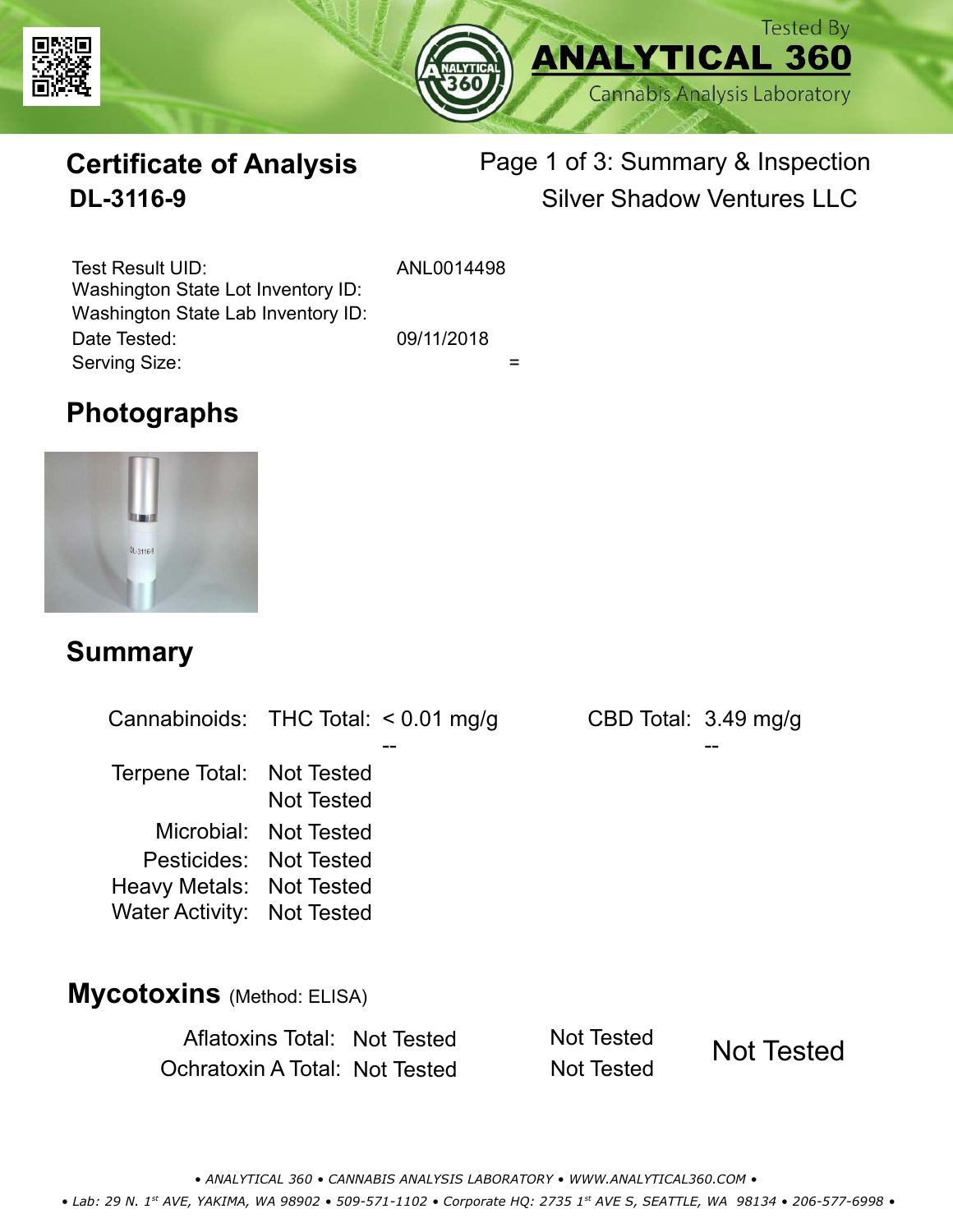



# **Certificate of Analysis** Page 2 of 3: Summary & Inspection **DL-3116-9** Silver Shadow Ventures LLC

| Test Result UID:                   | ANL0014498 |
|------------------------------------|------------|
| Washington State Lot Inventory ID: |            |
| Washington State Lab Inventory ID: |            |
| Date Tested:                       | 09/11/2018 |
| Serving Size:                      |            |

### **Potency Profile (Method: HPLC-DAD)**

|                                                                                                 | CBG-A                                                  | $< 0.01$ mg/g |                          |
|-------------------------------------------------------------------------------------------------|--------------------------------------------------------|---------------|--------------------------|
|                                                                                                 | <b>CBG</b>                                             | $< 0.01$ mg/g | --                       |
|                                                                                                 | <b>CBG TOTAL</b><br>$(CBG-A * 0.878 + CBG)^1$          | $< 0.01$ mg/g | $\qquad \qquad -$        |
|                                                                                                 | $\Delta$ 9-THC-A                                       | $< 0.01$ mg/g | $\overline{\phantom{m}}$ |
|                                                                                                 | $\Delta$ 9-THC                                         | $< 0.01$ mg/g | $\qquad \qquad -$        |
|                                                                                                 | $\Delta$ 9-THCV                                        | $< 0.01$ mg/g | $\overline{\phantom{m}}$ |
|                                                                                                 | $\Delta$ 8-THC                                         | $< 0.01$ mg/g | --                       |
|                                                                                                 | <b>CBN</b>                                             | $< 0.01$ mg/g | $-$                      |
|                                                                                                 | <b>THC-TOTAL</b><br>(THC-A * 0.877 + THC) <sup>1</sup> | $< 0.01$ mg/g | $-$                      |
|                                                                                                 | CBD-A                                                  | $< 0.01$ mg/g | --                       |
|                                                                                                 | <b>CBD</b>                                             | $3.49$ mg/g   | $\overline{\phantom{a}}$ |
|                                                                                                 | CBDV-A                                                 | $< 0.01$ mg/g | --                       |
|                                                                                                 | <b>CBDV</b>                                            | $< 0.01$ mg/g | --                       |
|                                                                                                 | <b>CBD-TOTAL</b><br>$(CBD-A * 0.877 + CBD)^1$          | 3.49 mg/g     | $-$                      |
|                                                                                                 | CBC                                                    | $< 0.01$ mg/g | --                       |
| $(\Delta 9THC + 9-THCV + \Delta 8THC + CBN + CBD + CBDV + CBC + CBC)^2$                         | <b>ACTIVATED-TOTAL</b>                                 | 3.49 mg/g     |                          |
| <b>TOTAL DETECTED CANNABINOIDS</b><br>(CBDV TOTAL + THC TOTAL + CBD TOTAL + CBG TOTAL + D8THC + |                                                        | 3.49 mg/g     |                          |

(CBDV TOTAL + THC TOTA CBN + CBC + THCV)

1 - Cannabinoid totals are adjusted to account for the decarboxylation of the cannabinoid acids. The reported total is the amount of the activated cannabinoid that would be if all of the<br>carboxylic acid has been removed th

2 - Cannabinoids that have been activated through decarboxylation (curing/storage of flowers, or heating/cooking of edibles, tinctures, & concentrates)

*• ANALYTICAL 360 • CANNABIS ANALYSIS LABORATORY • WWW.ANALYTICAL360.COM •*

 *• Lab: 29 N. 1st AVE, YAKIMA, WA 98902 • 509-571-1102 • Corporate HQ: 2735 1st AVE S, SEATTLE, WA 98134 • 206-577-6998 •*